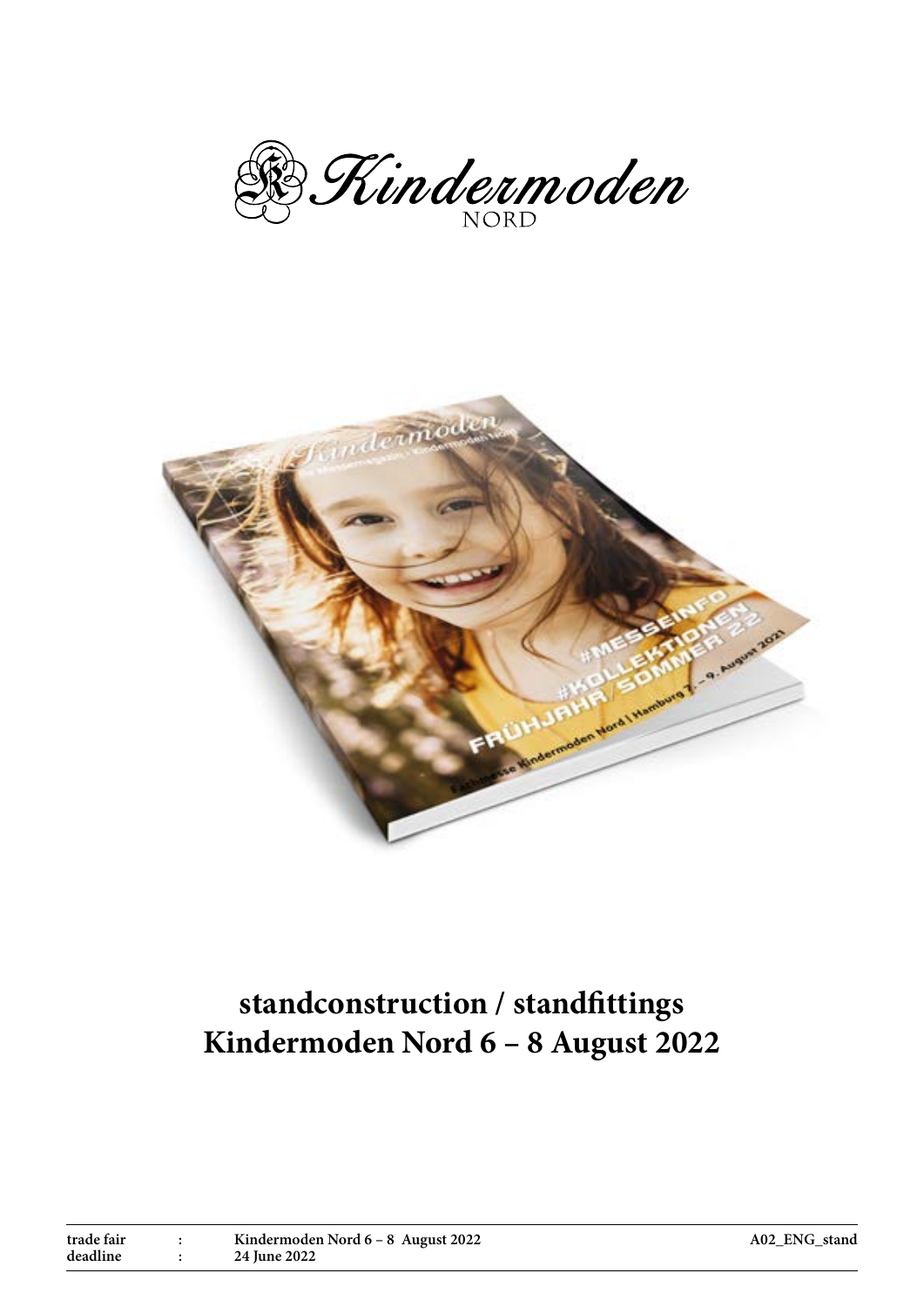

| trade fair<br>$\ddot{\cdot}$<br>deadline<br>$\ddot{\cdot}$ |  | Kindermoden Nord 6 - 8 August 2022<br>24 June 2022 | A02_ENG_stand<br>important notice / stand lettering |                                                 |  |
|------------------------------------------------------------|--|----------------------------------------------------|-----------------------------------------------------|-------------------------------------------------|--|
| 1. adress                                                  |  |                                                    |                                                     | Stand no. <u>______________________________</u> |  |
| conmpany                                                   |  |                                                    |                                                     |                                                 |  |
| street                                                     |  |                                                    |                                                     |                                                 |  |
| post code, city                                            |  |                                                    |                                                     |                                                 |  |
| phone                                                      |  | <u> 1989 - Johann John Stein, markin santa a</u>   | fax                                                 |                                                 |  |
| mail                                                       |  |                                                    | internet                                            |                                                 |  |
| contactperson                                              |  |                                                    | VAT ID                                              |                                                 |  |

#### **2. order forms stand construction and stand fittings**

**With written booking of the stand equipment until the respective deadline and payment up to 31 July 2022 before the event we grant you a 10% discount on the prices.**

## **3. stand lettering - please state!**

stand lettering:

## **4.Stand fittings as last time?**

 $\hfill\Box$  <br> We are ordering the complete stand fittings (electricity, water, furnishings) exactly the same as last time (only possible when the stand size and type e.g. corner stand are the same).

#### **all prices plus VAT**

This order is covered by the general terms of contract of MesseHalle Hamburg-Schnelsen GmbH. The signatory has read and understood these terms of contract.

| place, date                                                                                    |                                                                                      | signature                                              |                      |  |  |
|------------------------------------------------------------------------------------------------|--------------------------------------------------------------------------------------|--------------------------------------------------------|----------------------|--|--|
| MesseHalle Hamburg-Schnelsen GmbH<br>Modering 1a 22457 Hamburg<br>+49(40)88 88 99 0<br>Telefon | Sitz und Handelsregister<br>Hamburg HR B 49547<br>Geschäftsführung<br>Thomas Luserke | HypoVereinsbank<br>BLZ 200 300 00<br>Konto 10 651 000  | messe                |  |  |
| info@messe-hamburg-schnelsen.de<br>www.messe-hamburg-schnelsen.de                              | Steffi Kranawetter<br>Ust.-ID: DE118456445                                           | IBAN DE60200300000010651000<br>SWIFT (BIC) HYVEDEMM300 | hamburg<br>schnelsen |  |  |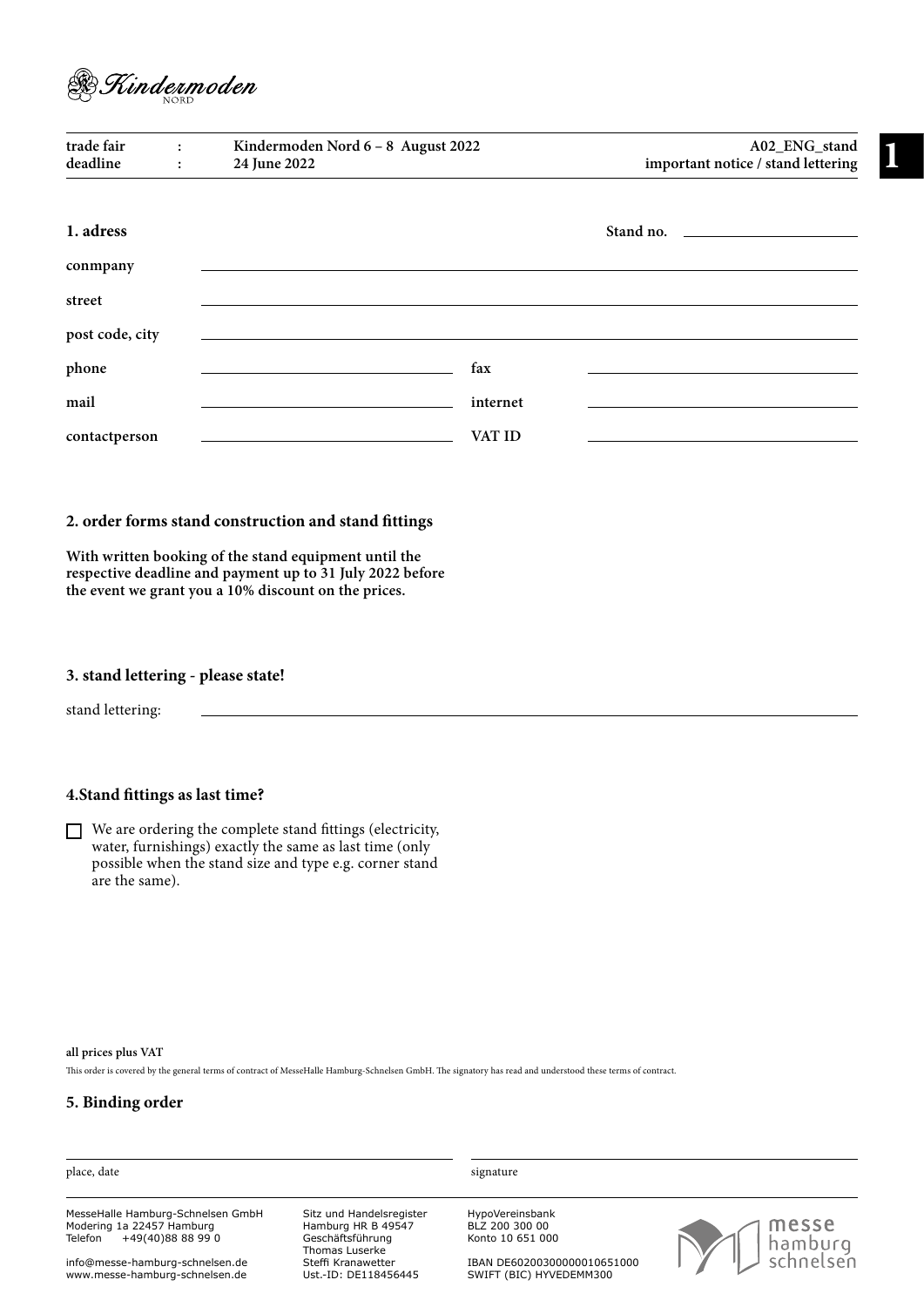

| trade fair<br>$\ddot{\cdot}$<br>deadline<br>$\ddot{\cdot}$ | Kindermoden Nord 6 - 8 August 2022<br>24 June 2022                                                                              |          | stand - walls and doors |        | A02_ENG_stand                                                   |
|------------------------------------------------------------|---------------------------------------------------------------------------------------------------------------------------------|----------|-------------------------|--------|-----------------------------------------------------------------|
| 1. adress                                                  |                                                                                                                                 |          | Stand no.               |        | the contract of the contract of the contract of the contract of |
| conmpany                                                   |                                                                                                                                 |          |                         |        |                                                                 |
| street                                                     |                                                                                                                                 |          |                         |        |                                                                 |
| post code, city                                            |                                                                                                                                 |          |                         |        |                                                                 |
| phone                                                      | fax                                                                                                                             |          |                         |        |                                                                 |
| mail                                                       |                                                                                                                                 | internet |                         |        |                                                                 |
| contactperson                                              | the control of the control of the control of the control of the control of                                                      | VAT ID   |                         |        |                                                                 |
| 1. walls and doors                                         |                                                                                                                                 |          |                         | amount | unit_cost                                                       |
|                                                            | wall element, e.g. to construct cabin, white, plastic laminated with<br>aluminium frames, height 250 cm, width                  |          | ΙI                      |        | 19,50 €                                                         |
| height of 250 cm                                           | lockable door to construct cabin<br>folding door, white, height 200 cm, width 100cm, with panel up to a                         |          |                         |        | 49,50€<br>49,50€                                                |
|                                                            | curtain, e.g. to construct a cabin, white                                                                                       |          | $\mathbf{I}$            |        | $21,00 \in$                                                     |
| 2. decoration and holed boards                             |                                                                                                                                 |          |                         | amount | unit_cost                                                       |
|                                                            | decoration board, grey, height 236 cm, width 96,5cm, approx. 15 mm<br>thick, which can take needles, etc up to a depth of 10 mm |          | $\mathbf{I}$            |        | 9,50€                                                           |
| spacing 2,5 cm                                             | holed board, white, height 150 cm, width 100 cm/hole ø 3mm, hole                                                                |          |                         |        | 12,00 €                                                         |
| hole spacing 2,5 cm                                        | corner holed board, white, height 150 cm, width 100 cm, hole ø 3mm,                                                             |          |                         |        | 19,00€                                                          |

**all prices plus VAT** 

This order is covered by the general terms of contract of MesseHalle Hamburg-Schnelsen GmbH. The signatory has read and understood these terms of contract.

| place, date                                                                                                                      |                                                                                      | signature                                              |                  |
|----------------------------------------------------------------------------------------------------------------------------------|--------------------------------------------------------------------------------------|--------------------------------------------------------|------------------|
| MesseHalle Hamburg-Schnelsen GmbH<br>Modering 1a 22457 Hamburg<br>Telefon<br>+49(40)88 88 99 0<br>Telefax<br>+49(40)88 88 99 100 | Sitz und Handelsregister<br>Hamburg HR B 49547<br>Geschäftsführung<br>Thomas Luserke | HypoVereinsbank<br>BLZ 200 300 00<br>Konto 10 651 000  | messe<br>hamburg |
| info@messe-hamburg-schnelsen.de<br>www.messe-hamburg-schnelsen.de                                                                | Steffi Kranawetter<br>Ust.-ID: DE118456445                                           | IBAN DE60200300000010651000<br>SWIFT (BIC) HYVEDEMM300 | schnelsen        |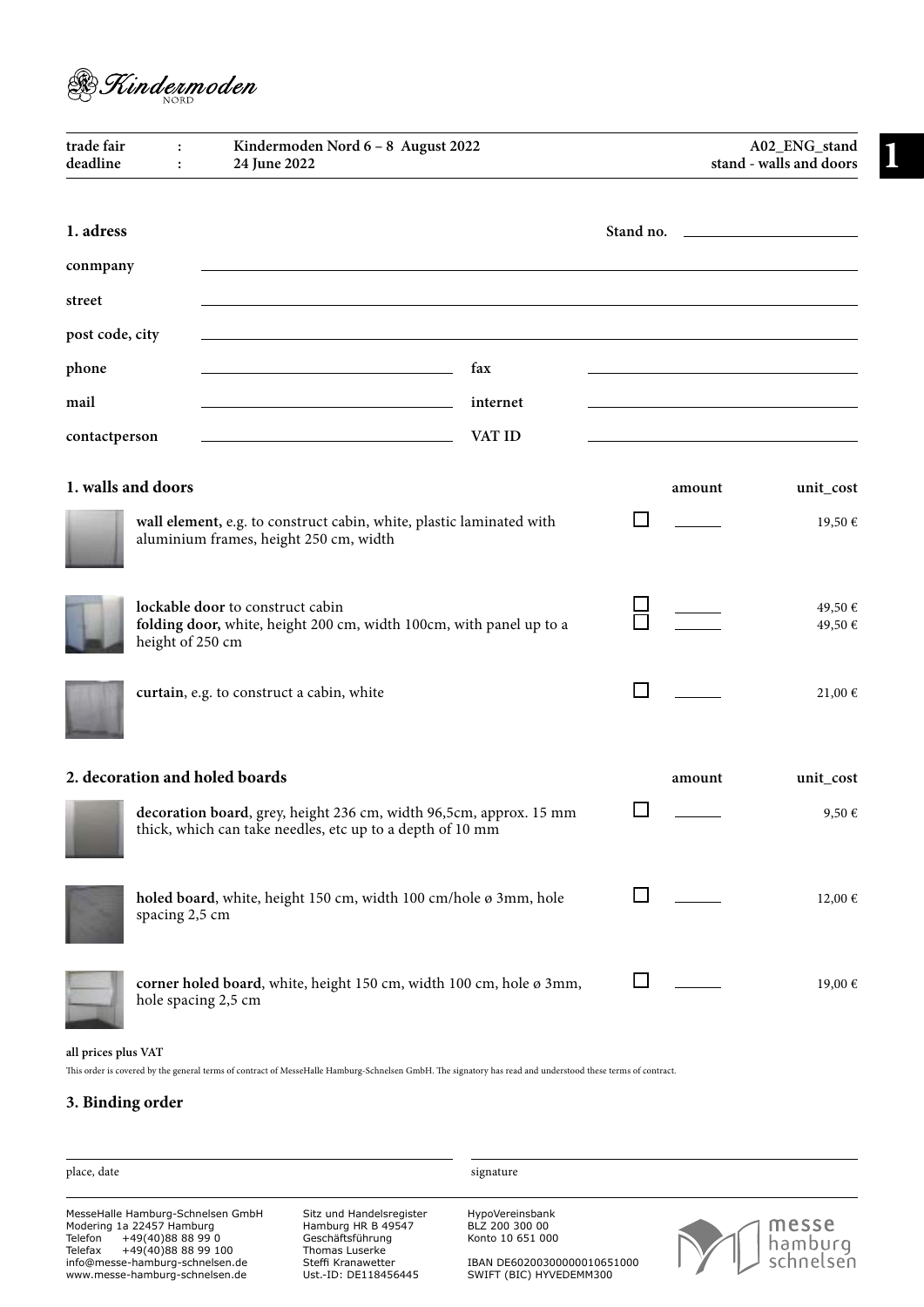

| trade fair<br>$\ddot{\cdot}$<br>deadline<br>$\ddot{\cdot}$ | Kindermoden Nord 6 - 8 August 2022<br>24 June 2022         |          |     | A02_ENG_stand<br>stand - carpet |
|------------------------------------------------------------|------------------------------------------------------------|----------|-----|---------------------------------|
| 1. adress                                                  |                                                            |          |     |                                 |
| conmpany                                                   |                                                            |          |     |                                 |
| street                                                     |                                                            |          |     |                                 |
| post code, city                                            |                                                            |          |     |                                 |
| phone                                                      |                                                            | fax      |     |                                 |
| mail                                                       |                                                            | internet |     |                                 |
| contactperson                                              | <u> 1980 - Johann Barbara, martxa alemaniar amerikan a</u> | VAT ID   |     |                                 |
| 1. carpet                                                  |                                                            |          | sqm | unit_cost/sqm                   |
| carpet, rips in lenghts (TPR)                              | The prices include laying costs and disposal.              |          |     | 9,90€                           |



| 1 - White       |
|-----------------|
| 2 - Light Beige |
| 3 - Orange      |
| 4 - light Red   |
| 5 - Framboise   |
| 6 - Violet      |
| 7 - Azure Blue  |
| 8 - light Blue  |
| 9 - Kobalt      |
| 10 - Emerald    |
| 11 - Green Crea |
| 12 - Light Grey |
| 13 - Charcoal   |
| 14 - Black      |

**other colours on demand - please ask colour samples - colours may vary Note: the hall is fitted with a grey linoleum floor**

#### **all prices plus VAT**

This order is covered by the general terms of contract of MesseHalle Hamburg-Schnelsen GmbH. The signatory has read and understood these terms of contract.

#### **2. Binding order**

#### place, date signature

MesseHalle Hamburg-Schnelsen GmbH Modering 1a 22457 Hamburg Telefon +49(40)88 88 99 0 Telefax +49(40)88 88 99 100 info@messe-hamburg-schnelsen.de www.messe-hamburg-schnelsen.de

Sitz und Handelsregister Hamburg HR B 49547 Geschäftsführung Thomas Luserke Steffi Kranawetter Ust.-ID: DE118456445

HypoVereinsbank BLZ 200 300 00 Konto 10 651 000

IBAN DE60200300000010651000 SWIFT (BIC) HYVEDEMM300

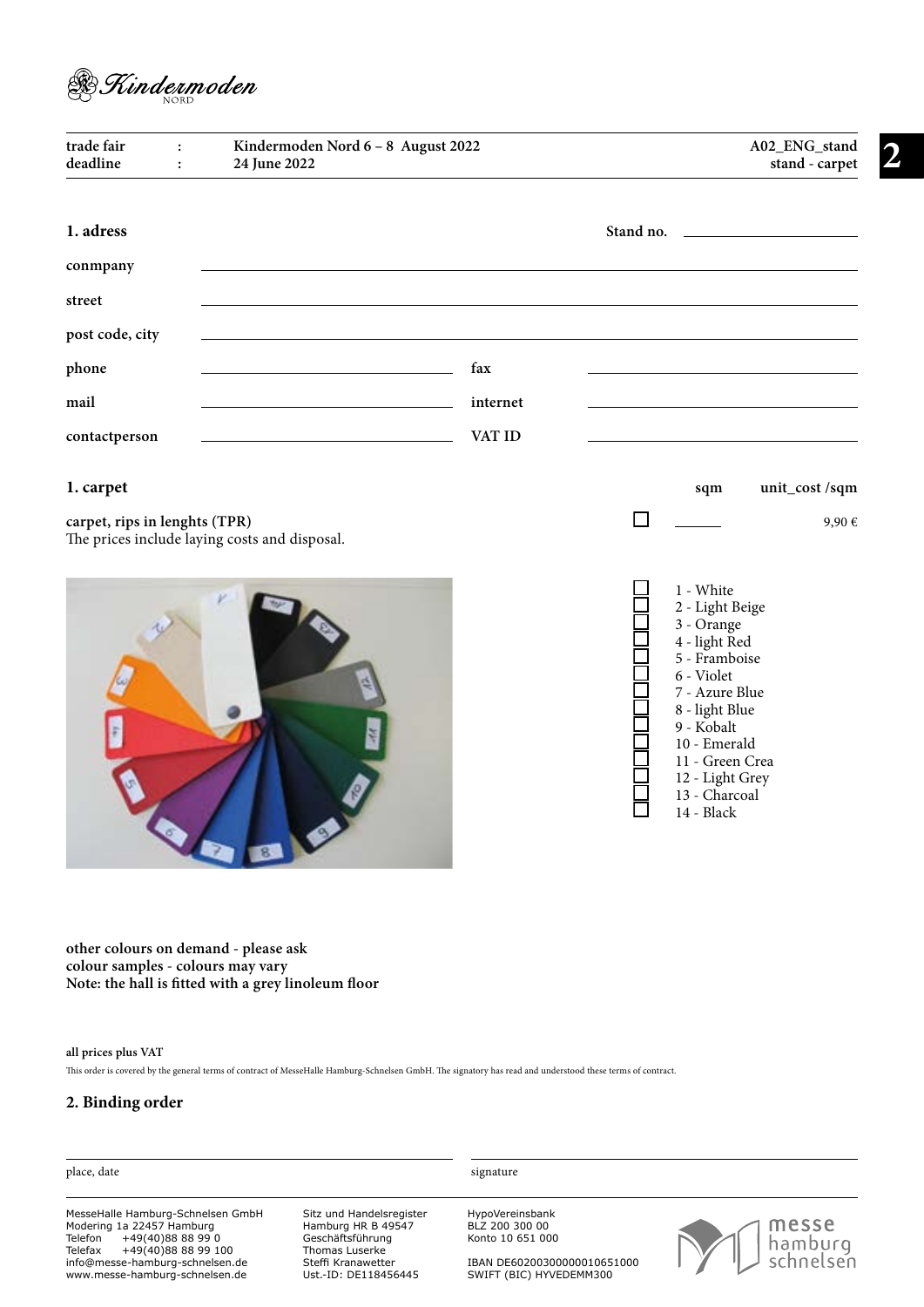

| trade fair<br>deadline                                         | Kindermoden Nord 6 - 8 August 2022<br>24 June 2022                                                                                                                                                          |          |           | A02_ENG_stand<br>Standausstattung - Stromanschlüsse                                                                  |
|----------------------------------------------------------------|-------------------------------------------------------------------------------------------------------------------------------------------------------------------------------------------------------------|----------|-----------|----------------------------------------------------------------------------------------------------------------------|
| 1. adress                                                      |                                                                                                                                                                                                             |          | Stand no. | <u> Alexandria de la contrada de la contrada de la contrada de la contrada de la contrada de la contrada de la c</u> |
| conmpany                                                       |                                                                                                                                                                                                             |          |           |                                                                                                                      |
| street                                                         |                                                                                                                                                                                                             |          |           |                                                                                                                      |
| post code, city                                                |                                                                                                                                                                                                             |          |           |                                                                                                                      |
| phone                                                          |                                                                                                                                                                                                             | fax      |           |                                                                                                                      |
| mail                                                           |                                                                                                                                                                                                             | internet |           |                                                                                                                      |
| contactperson                                                  |                                                                                                                                                                                                             | VAT ID   |           |                                                                                                                      |
| 1. electricity connections                                     |                                                                                                                                                                                                             |          | amount    | unit_cost                                                                                                            |
| The prices include electricity consumption.<br>the exhibition. | Note: All electricity connections (with the exception of socket constant current) will be turned on<br>approx. 1 hour before the beginning of the exhibition and turned off approx. 1 hour after the end of |          |           |                                                                                                                      |
| socket 1 kW/230 V                                              |                                                                                                                                                                                                             |          |           | 28,00 €                                                                                                              |
| socket - constant current 1 kW/230 V                           |                                                                                                                                                                                                             |          |           | 37,00 €                                                                                                              |
| socket 3 kW/230 V                                              |                                                                                                                                                                                                             |          |           | 83,00 €                                                                                                              |
|                                                                | three-phase current connection up to 6 kW, 16 CEE socket                                                                                                                                                    |          |           | 136,00 €                                                                                                             |
|                                                                | three-phase current connection up to 9 kW, 16 CEE socket                                                                                                                                                    |          |           | 211,00 €                                                                                                             |
|                                                                | three-phase current connection up to 12 kW, 32 CEE socket                                                                                                                                                   |          |           | 295,00€                                                                                                              |
|                                                                | three-phase current connection up to 18 kW, 32 CEE socket                                                                                                                                                   |          |           | 433,00 €                                                                                                             |

## **Note: Your stand already includes 1 socket 1 kw. Please fill out the order form only if you need an additional socket.**

**all prices plus VAT** 

This order is covered by the general terms of contract of MesseHalle Hamburg-Schnelsen GmbH. The signatory has read and understood these terms of contract.

| place, date                                                                                                                                                                                           |                                                                                                                                    | signature                                                                                                       |                               |
|-------------------------------------------------------------------------------------------------------------------------------------------------------------------------------------------------------|------------------------------------------------------------------------------------------------------------------------------------|-----------------------------------------------------------------------------------------------------------------|-------------------------------|
| MesseHalle Hamburg-Schnelsen GmbH<br>Modering 1a 22457 Hamburg<br>+49(40)88 88 99 0<br>Telefon<br>Telefax<br>+49(40)88 88 99 100<br>info@messe-hamburg-schnelsen.de<br>www.messe-hamburg-schnelsen.de | Sitz und Handelsregister<br>Hamburg HR B 49547<br>Geschäftsführung<br>Thomas Luserke<br>Steffi Kranawetter<br>Ust.-ID: DE118456445 | HypoVereinsbank<br>BLZ 200 300 00<br>Konto 10 651 000<br>IBAN DE60200300000010651000<br>SWIFT (BIC) HYVEDEMM300 | messe<br>hamburg<br>schnelsen |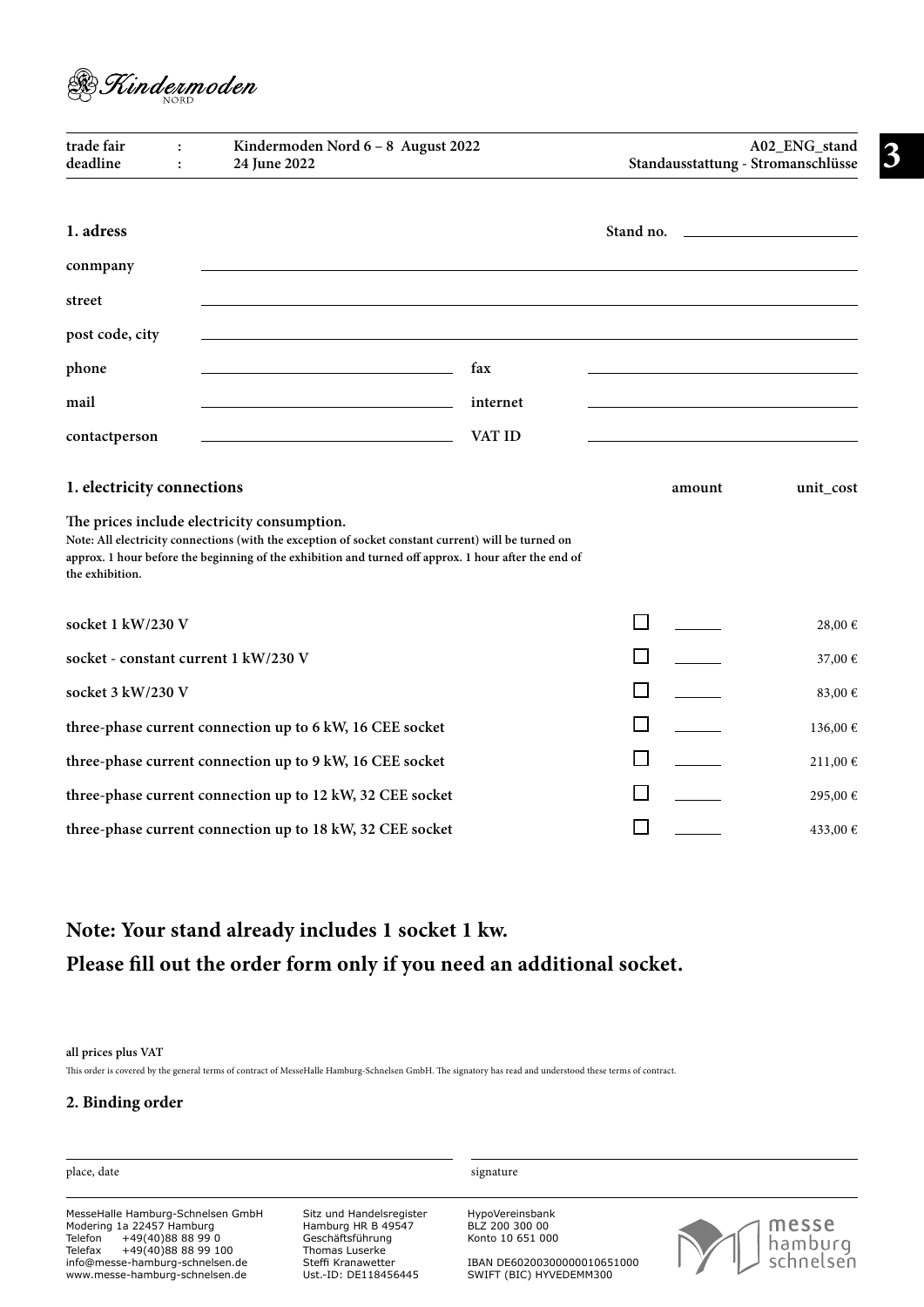

| trade fair<br>deadline | $\cdot$<br>$\ddot{\cdot}$ | Kindermoden Nord 6 - 8 August 2022<br>24 June 2022                         |          |                | A02_ENG_stand<br>stand - lightning |
|------------------------|---------------------------|----------------------------------------------------------------------------|----------|----------------|------------------------------------|
| 1. adress              |                           |                                                                            |          |                |                                    |
| conmpany               |                           |                                                                            |          |                |                                    |
| street                 |                           |                                                                            |          |                |                                    |
| post code, city        |                           |                                                                            |          |                |                                    |
| phone                  |                           |                                                                            | fax      |                |                                    |
| mail                   |                           | the control of the control of the control of the control of the control of | internet |                |                                    |
| contactperson          |                           | <u> 1989 - Johann Barn, amerikansk politiker (</u>                         | VAT ID   |                |                                    |
| 1.lightning            |                           |                                                                            |          | amount         | unit_cost                          |
|                        |                           | halogen lamp, 120 W silver 35cm extension arm                              |          |                | 21,00 €                            |
|                        |                           | spot light HQI, 150 W, white, incl. light rail                             |          | $\blacksquare$ | 62,00€                             |

**Note: the prices include electricity consumption.**

**all prices plus VAT** 

This order is covered by the general terms of contract of MesseHalle Hamburg-Schnelsen GmbH. The signatory has read and understood these terms of contract.

| place, date                                                                                         |                                                                    |                                                        |                      |
|-----------------------------------------------------------------------------------------------------|--------------------------------------------------------------------|--------------------------------------------------------|----------------------|
|                                                                                                     |                                                                    | signature                                              |                      |
| MesseHalle Hamburg-Schnelsen GmbH<br>Modering 1a 22457 Hamburg<br>Telefon<br>+49(40)88 88 99 0      | Sitz und Handelsregister<br>Hamburg HR B 49547<br>Geschäftsführung | HypoVereinsbank<br>BLZ 200 300 00<br>Konto 10 651 000  | messe                |
| Telefax<br>+49(40)88 88 99 100<br>info@messe-hamburg-schnelsen.de<br>www.messe-hamburg-schnelsen.de | Thomas Luserke<br>Steffi Kranawetter<br>Ust.-ID: DE118456445       | IBAN DE60200300000010651000<br>SWIFT (BIC) HYVEDEMM300 | hamburg<br>schnelsen |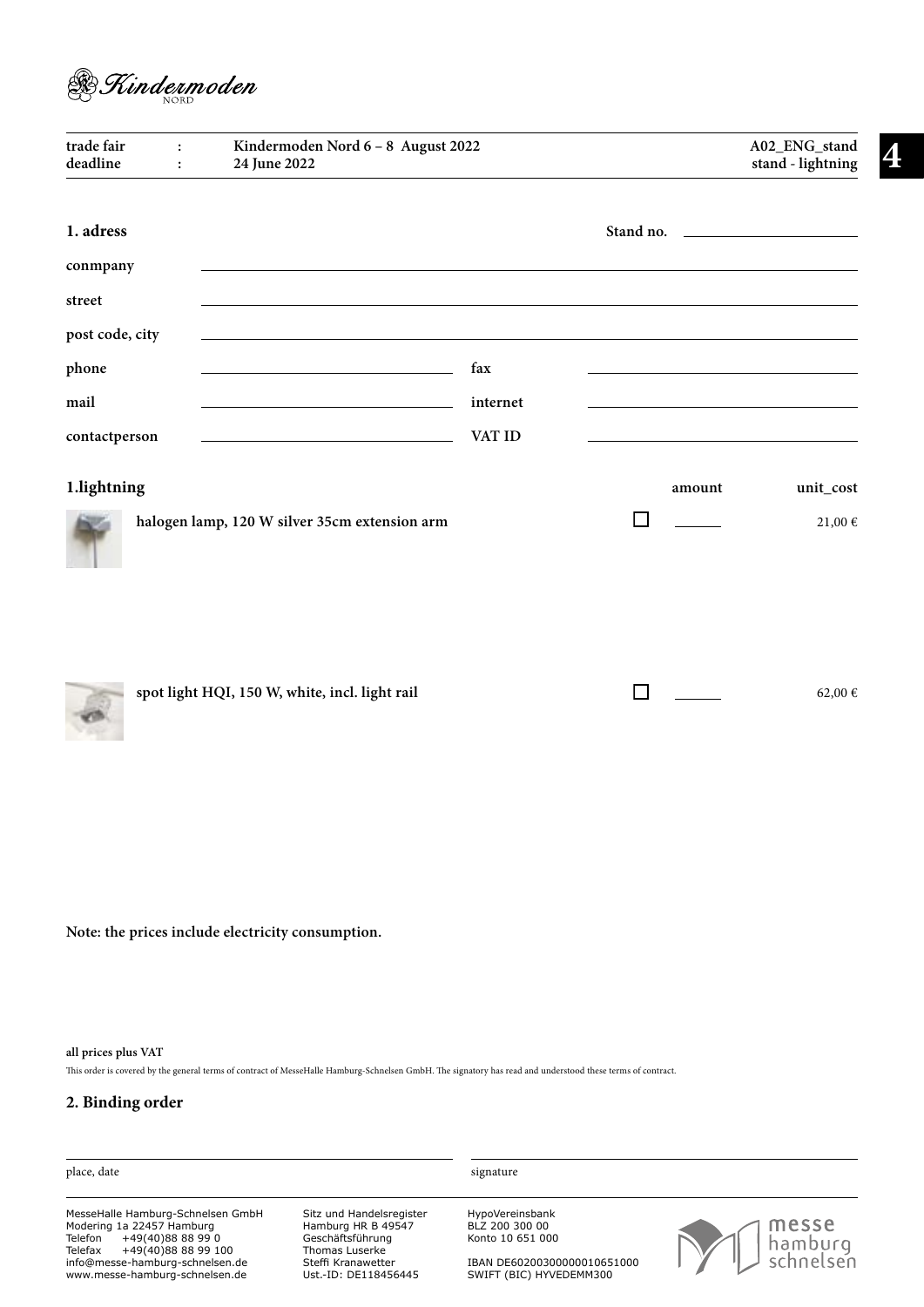

| trade fair<br>deadline | Kindermoden Nord 6 - 8 August 2022<br>$\ddot{\cdot}$<br>24 June 2022<br>$\ddot{\cdot}$ |             |        | A02_ENG_stand<br>stand - shelving |
|------------------------|----------------------------------------------------------------------------------------|-------------|--------|-----------------------------------|
| 1. adress              |                                                                                        |             |        |                                   |
| conmpany               |                                                                                        |             |        |                                   |
| street                 |                                                                                        |             |        |                                   |
| post code, city        |                                                                                        |             |        |                                   |
| phone                  |                                                                                        | fax         |        |                                   |
| mail                   |                                                                                        | internet    |        |                                   |
| contactperson          |                                                                                        | VAT ID      |        |                                   |
| 1. shelving            |                                                                                        | height      | amount | unit_cost                         |
|                        | shelving horizontal, white, 30 cm, 1 m                                                 | $\equiv$ cm |        | $12{,}00$ €                       |
|                        | shelving horizontal, white, 60 cm, 1 m                                                 | $\equiv$ cm |        | $15,00 \in$                       |
|                        | shelving horizontal, white, 30 cm, 2 m                                                 | $\equiv$ cm |        | 22,00 €                           |
|                        | shelving, 30 degree inclination, white, 1 m                                            | cm          |        | $12,00 \in$                       |
|                        | shelving, 30 degree inclination, white 2 m                                             | - cm        |        | 22,00€                            |
|                        | side board/desk board 100cm height<br>white, 100x50 cm with lockable doors             | 100 cm      |        | 49,50€                            |

## **Note: Please note that our stand system can only accomodate complete meters and right angles.**

## **all prices plus VAT**

This order is covered by the general terms of contract of MesseHalle Hamburg-Schnelsen GmbH. The signatory has read and understood these terms of contract.

| place, date                                                                                                                                                                                           |                                                                                                                                    | signature                                                                                                       |                               |  |  |  |
|-------------------------------------------------------------------------------------------------------------------------------------------------------------------------------------------------------|------------------------------------------------------------------------------------------------------------------------------------|-----------------------------------------------------------------------------------------------------------------|-------------------------------|--|--|--|
| MesseHalle Hamburg-Schnelsen GmbH<br>Modering 1a 22457 Hamburg<br>Telefon<br>+49(40)88 88 99 0<br>Telefax<br>+49(40)88 88 99 100<br>info@messe-hamburg-schnelsen.de<br>www.messe-hamburg-schnelsen.de | Sitz und Handelsregister<br>Hamburg HR B 49547<br>Geschäftsführung<br>Thomas Luserke<br>Steffi Kranawetter<br>Ust.-ID: DE118456445 | HypoVereinsbank<br>BLZ 200 300 00<br>Konto 10 651 000<br>IBAN DE60200300000010651000<br>SWIFT (BIC) HYVEDEMM300 | messe<br>hamburg<br>schnelsen |  |  |  |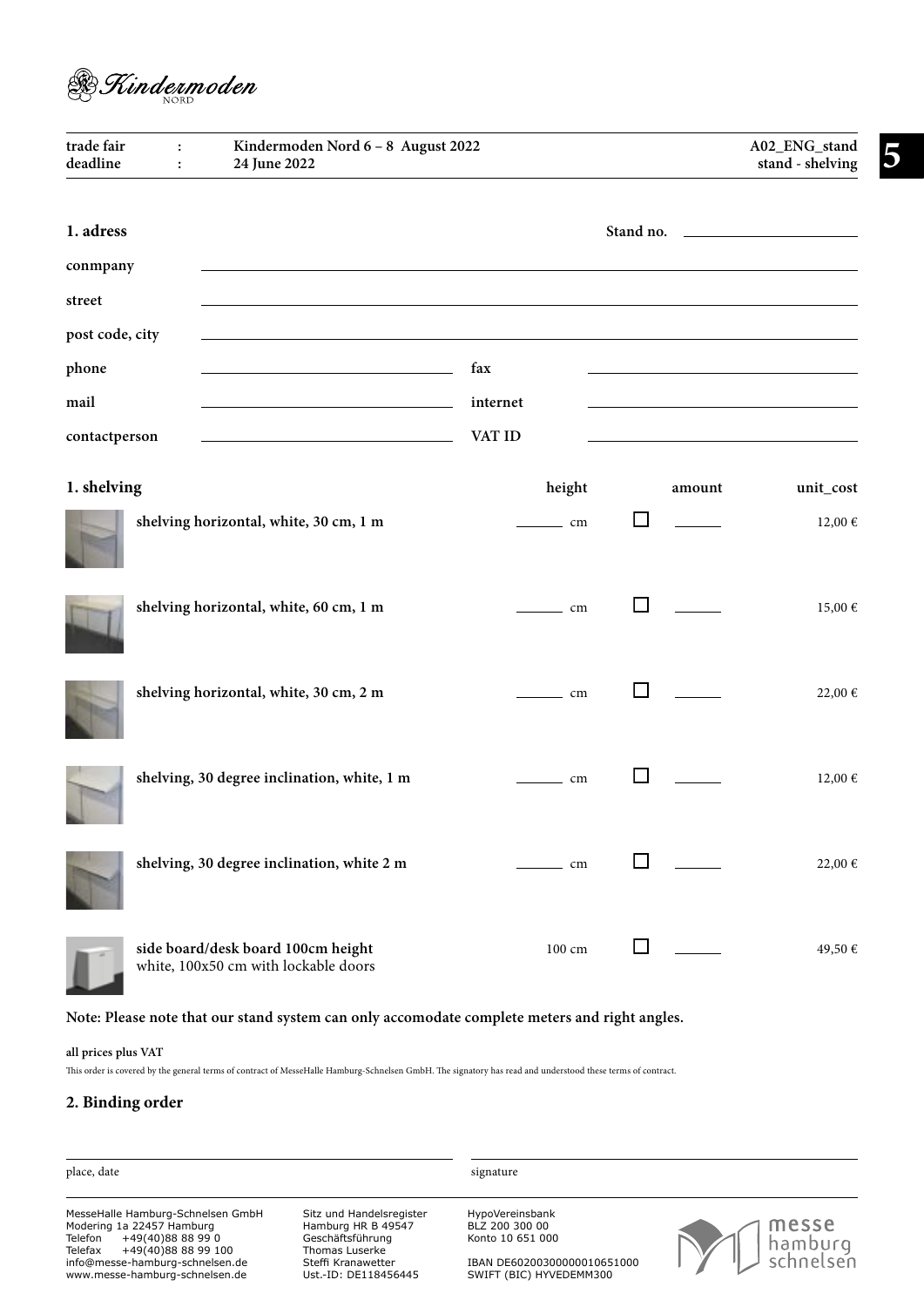

| trade fair<br>deadline | $\ddot{\cdot}$<br>$\cdot$   | Kindermoden Nord 6 - 8 August 2022<br>24 June 2022                                                                    |          |             |  | A02_ENG_stand<br>stand - shelving/corner shelving |             |  |  |
|------------------------|-----------------------------|-----------------------------------------------------------------------------------------------------------------------|----------|-------------|--|---------------------------------------------------|-------------|--|--|
| 1. adress<br>conmpany  |                             |                                                                                                                       |          |             |  |                                                   |             |  |  |
| street                 |                             |                                                                                                                       |          |             |  |                                                   |             |  |  |
| post code, city        |                             |                                                                                                                       |          |             |  |                                                   |             |  |  |
| phone                  |                             |                                                                                                                       | fax      |             |  |                                                   |             |  |  |
| mail                   |                             | <u> 1989 - Johann Barn, mars ann an t-Amhain an t-Amhain an t-Amhain an t-Amhain an t-Amhain an t-Amhain an t-Amh</u> | internet |             |  |                                                   |             |  |  |
| contactperson          |                             | the control of the control of the control of the control of the control of the control of                             | VAT ID   |             |  |                                                   |             |  |  |
|                        | 1. shelving/corner shelving |                                                                                                                       |          | height      |  | amount                                            | unit_cost   |  |  |
|                        |                             | corner shelving, white, 30 cm                                                                                         |          | $\equiv$ cm |  |                                                   | 28,00€      |  |  |
|                        |                             | corner shelving, white, 60 cm                                                                                         |          | $\equiv$ cm |  |                                                   | 28,00 €     |  |  |
|                        |                             | kitchen shelving, white, width 80 cm, depth 30 cm<br>in total 3 shelves one under the other (variable distance)       |          |             |  |                                                   | $21,00 \in$ |  |  |

**Note: Please note that our stand system can only accomodate complete meters and right angles.**

## **all prices plus VAT**

This order is covered by the general terms of contract of MesseHalle Hamburg-Schnelsen GmbH. The signatory has read and understood these terms of contract.

| place, date                                                                                         |                                                                    | signature                                              |                  |
|-----------------------------------------------------------------------------------------------------|--------------------------------------------------------------------|--------------------------------------------------------|------------------|
| MesseHalle Hamburg-Schnelsen GmbH<br>Modering 1a 22457 Hamburg<br>Telefon<br>+49(40)88 88 99 0      | Sitz und Handelsregister<br>Hamburg HR B 49547<br>Geschäftsführung | HypoVereinsbank<br>BLZ 200 300 00<br>Konto 10 651 000  | messe<br>hamburg |
| Telefax<br>+49(40)88 88 99 100<br>info@messe-hamburg-schnelsen.de<br>www.messe-hamburg-schnelsen.de | Thomas Luserke<br>Steffi Kranawetter<br>Ust.-ID: DE118456445       | IBAN DE60200300000010651000<br>SWIFT (BIC) HYVEDEMM300 | schnelsen        |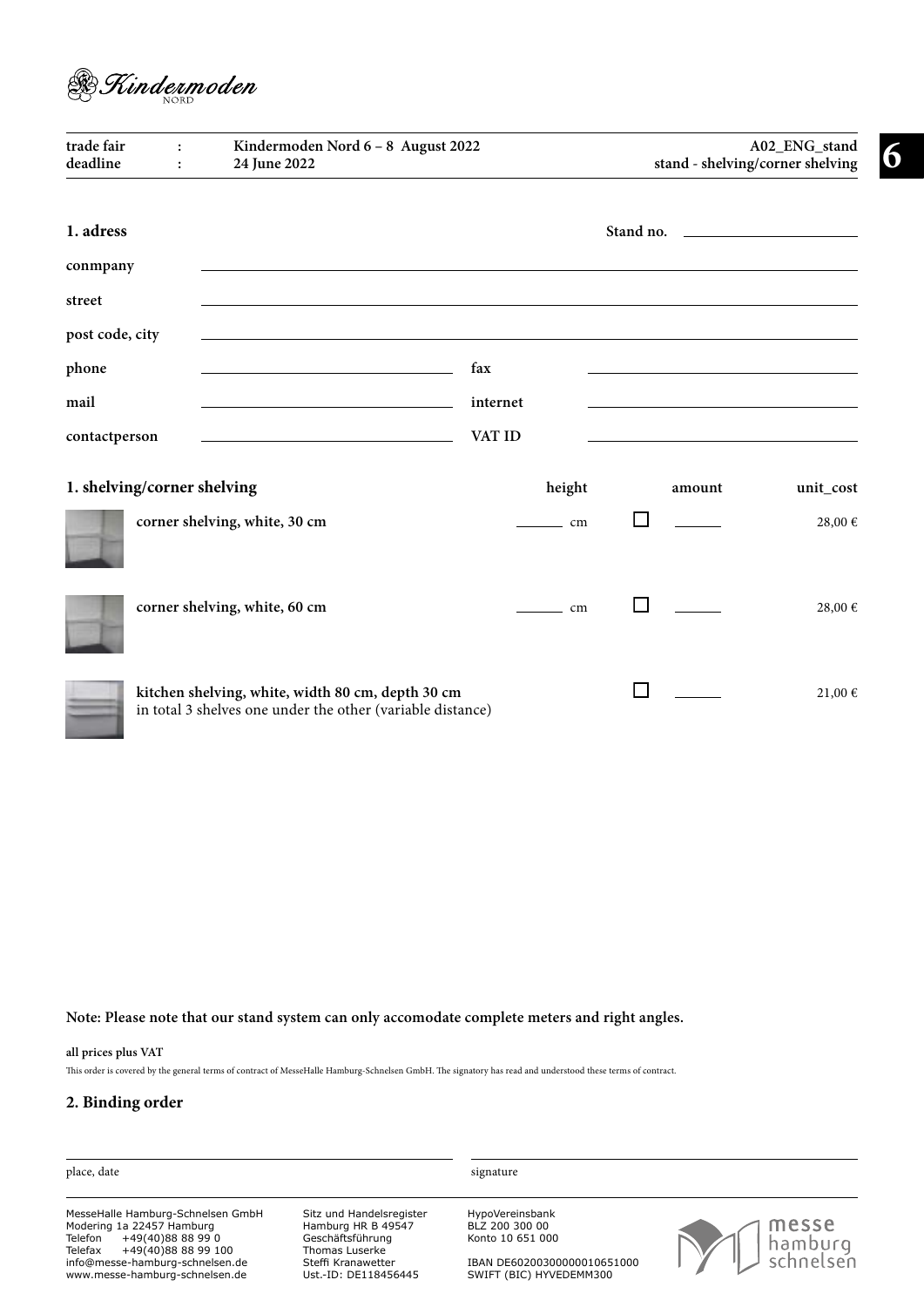

| trade fair<br>deadline | Kindermoden Nord 6 - 8 August 2022<br>$\ddot{\cdot}$<br>24 June 2022<br>$\ddot{\cdot}$ |                                                                                                                                                                                                                                                                                                                                                                                                                      |                | A02_ENG_stand<br>stand - hanging devices (clothes racks) |           |  |
|------------------------|----------------------------------------------------------------------------------------|----------------------------------------------------------------------------------------------------------------------------------------------------------------------------------------------------------------------------------------------------------------------------------------------------------------------------------------------------------------------------------------------------------------------|----------------|----------------------------------------------------------|-----------|--|
| 1. adress              |                                                                                        |                                                                                                                                                                                                                                                                                                                                                                                                                      |                |                                                          |           |  |
| conmpany               |                                                                                        |                                                                                                                                                                                                                                                                                                                                                                                                                      |                |                                                          |           |  |
| street                 |                                                                                        |                                                                                                                                                                                                                                                                                                                                                                                                                      |                |                                                          |           |  |
| post code, city        |                                                                                        |                                                                                                                                                                                                                                                                                                                                                                                                                      |                |                                                          |           |  |
| phone                  |                                                                                        | fax                                                                                                                                                                                                                                                                                                                                                                                                                  |                |                                                          |           |  |
| mail                   | the control of the control of the control of the control of                            | internet                                                                                                                                                                                                                                                                                                                                                                                                             |                |                                                          |           |  |
| contactperson          |                                                                                        | VAT ID                                                                                                                                                                                                                                                                                                                                                                                                               |                |                                                          |           |  |
|                        | 1. hanging devices (clothes racks)                                                     | height                                                                                                                                                                                                                                                                                                                                                                                                               |                | amount                                                   | unit_cost |  |
|                        | hanging device, for the closed stand side, 1m                                          | $\equiv$ cm                                                                                                                                                                                                                                                                                                                                                                                                          | $\mathbb{R}^n$ |                                                          | 13,50 €   |  |
|                        | hanging device over corner                                                             | $\equiv$ cm                                                                                                                                                                                                                                                                                                                                                                                                          | ΙI             |                                                          | 13,50 €   |  |
|                        | hanging device free standing, for the open stand<br>side                               | $\frac{1}{\sqrt{1-\frac{1}{2}}\sqrt{1-\frac{1}{2}}\sqrt{1-\frac{1}{2}}\sqrt{1-\frac{1}{2}}\sqrt{1-\frac{1}{2}}\sqrt{1-\frac{1}{2}}\sqrt{1-\frac{1}{2}}\sqrt{1-\frac{1}{2}}\sqrt{1-\frac{1}{2}}\sqrt{1-\frac{1}{2}}\sqrt{1-\frac{1}{2}}\sqrt{1-\frac{1}{2}}\sqrt{1-\frac{1}{2}}\sqrt{1-\frac{1}{2}}\sqrt{1-\frac{1}{2}}\sqrt{1-\frac{1}{2}}\sqrt{1-\frac{1}{2}}\sqrt{1-\frac{1}{2}}\sqrt{1-\frac{1}{2}}\sqrt{1-\frac$ | H              |                                                          | 21,90 €   |  |
|                        | clothes racks, chrome, 1,80m                                                           |                                                                                                                                                                                                                                                                                                                                                                                                                      |                |                                                          | 25,00 €   |  |

## **all prices plus VAT**

This order is covered by the general terms of contract of MesseHalle Hamburg-Schnelsen GmbH. The signatory has read and understood these terms of contract.

| place, date                                                                                                                                                                                           |                                                                                                                                    | signature                                                                                                       |                               |
|-------------------------------------------------------------------------------------------------------------------------------------------------------------------------------------------------------|------------------------------------------------------------------------------------------------------------------------------------|-----------------------------------------------------------------------------------------------------------------|-------------------------------|
| MesseHalle Hamburg-Schnelsen GmbH<br>Modering 1a 22457 Hamburg<br>Telefon<br>+49(40)88 88 99 0<br>Telefax<br>+49(40)88 88 99 100<br>info@messe-hamburg-schnelsen.de<br>www.messe-hamburg-schnelsen.de | Sitz und Handelsregister<br>Hamburg HR B 49547<br>Geschäftsführung<br>Thomas Luserke<br>Steffi Kranawetter<br>Ust.-ID: DE118456445 | HypoVereinsbank<br>BLZ 200 300 00<br>Konto 10 651 000<br>IBAN DE60200300000010651000<br>SWIFT (BIC) HYVEDEMM300 | messe<br>hamburg<br>schnelsen |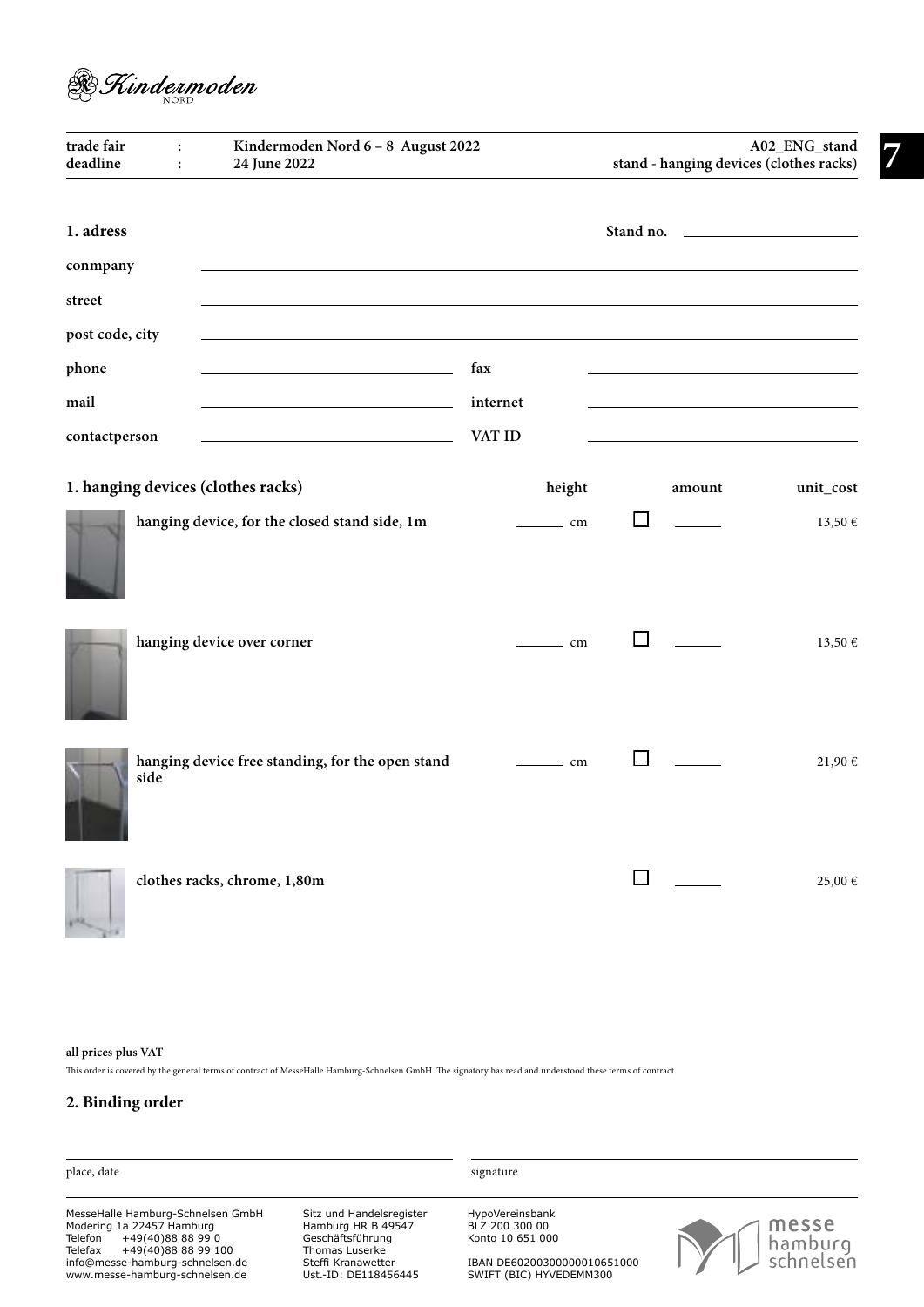

| trade fair<br>deadline | $\ddot{\cdot}$<br>$\ddot{\cdot}$ | Kindermoden Nord 6 - 8 Augustt 2002<br><b>20 June 2028</b>                     |          |                |        | A02_ENG_stand<br>8<br>stand - tables and chairs                                   |
|------------------------|----------------------------------|--------------------------------------------------------------------------------|----------|----------------|--------|-----------------------------------------------------------------------------------|
| 1. adress              |                                  |                                                                                |          | Stand no.      |        |                                                                                   |
| conmpany               |                                  |                                                                                |          |                |        |                                                                                   |
| street                 |                                  |                                                                                |          |                |        |                                                                                   |
| post code, city        |                                  |                                                                                |          |                |        |                                                                                   |
| phone                  |                                  |                                                                                | fax      |                |        |                                                                                   |
| mail                   |                                  |                                                                                | internet |                |        |                                                                                   |
| contactperson          |                                  |                                                                                | VAT ID   |                |        |                                                                                   |
|                        | 1. tables and chairs             |                                                                                |          |                | amount | unit_cost                                                                         |
|                        |                                  | table, light grey, area 70 cm x 70 cm, height 73,5 cm                          |          | $\blacksquare$ |        | including as needed<br>(inventory of the<br>MesseHalle - the<br>award of receipt) |
|                        | between 2 tables                 | table leaf, light grey, area 70 cm x 120 cm, to hang                           |          | l 1            |        | including as needed<br>(inventory of the<br>MesseHalle - the<br>award of receipt) |
|                        |                                  | upholstered chair, anthracite with subtle pattern                              |          |                |        | including as needed<br>(inventory of the<br>MesseHalle - the<br>award of receipt) |
|                        | 2. Additional stand fittings     |                                                                                |          |                | amount | unit_cost                                                                         |
|                        |                                  | refrigerator, approx. 120 l, incl. electricity connec-<br>tion and consumption |          |                |        | 25,00 €                                                                           |

#### **all prices plus VAT**

This order is covered by the general terms of contract of MesseHalle Hamburg-Schnelsen GmbH. The signatory has read and understood these terms of contract.

| place, date                                                                                                                      |                                                                                      | signature                                              |                  |
|----------------------------------------------------------------------------------------------------------------------------------|--------------------------------------------------------------------------------------|--------------------------------------------------------|------------------|
| MesseHalle Hamburg-Schnelsen GmbH<br>Modering 1a 22457 Hamburg<br>Telefon<br>+49(40)88 88 99 0<br>Telefax<br>+49(40)88 88 99 100 | Sitz und Handelsregister<br>Hamburg HR B 49547<br>Geschäftsführung<br>Thomas Luserke | HypoVereinsbank<br>BLZ 200 300 00<br>Konto 10 651 000  | messe<br>hamburg |
| info@messe-hamburg-schnelsen.de<br>www.messe-hamburg-schnelsen.de                                                                | Steffi Kranawetter<br>Ust.-ID: DE118456445                                           | IBAN DE60200300000010651000<br>SWIFT (BIC) HYVEDEMM300 | schnelsen        |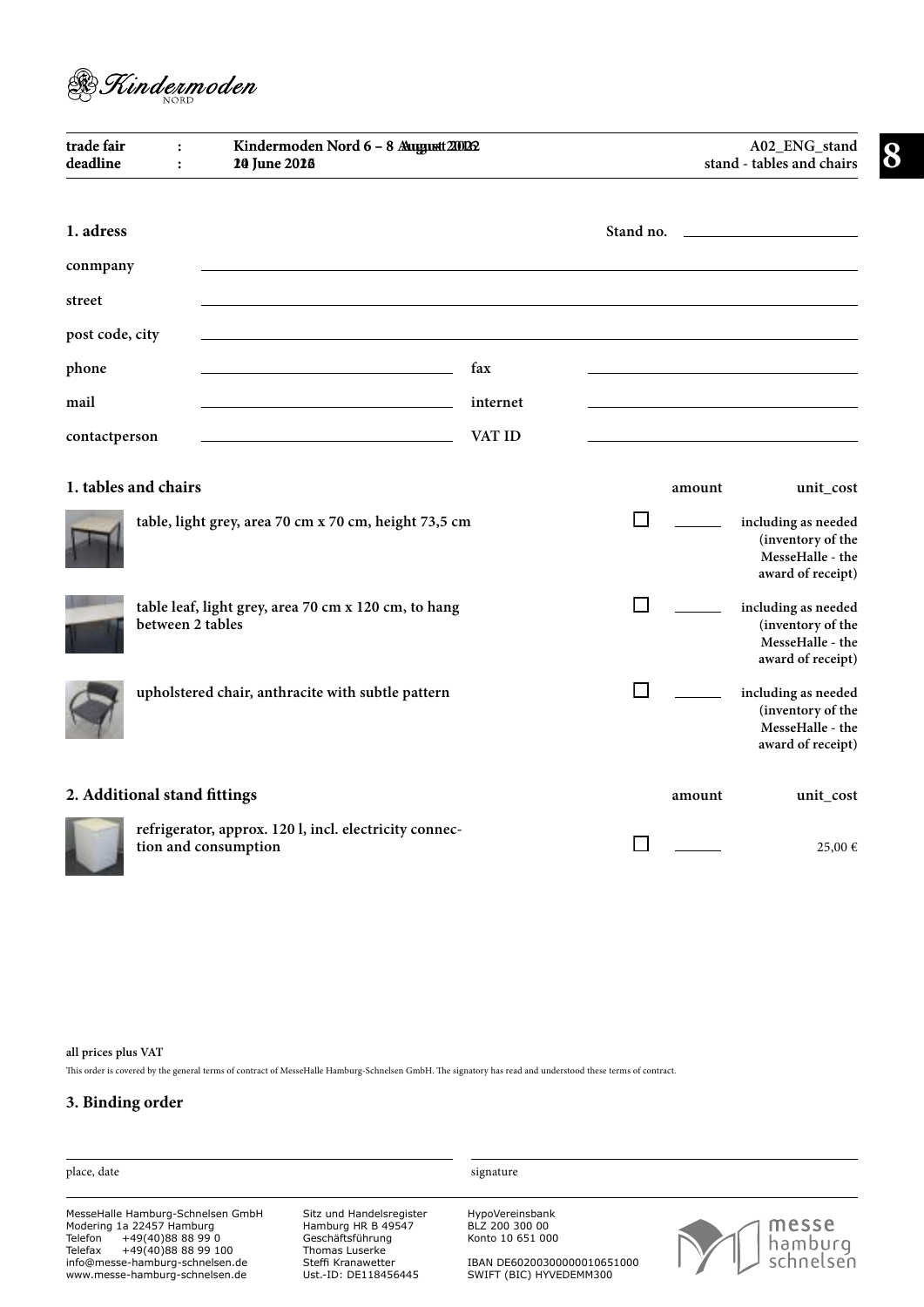

| trade fair<br>deadline | $\ddot{\cdot}$<br>$\ddot{\cdot}$ | Kindermoden Nord 6 - 8 August 2022<br>24 June 2022 |          | A02_ENG_stand<br>stand - sketch |
|------------------------|----------------------------------|----------------------------------------------------|----------|---------------------------------|
| 1. adress              |                                  |                                                    |          |                                 |
| conmpany               |                                  |                                                    |          |                                 |
| street                 |                                  |                                                    |          |                                 |
| post code, city        |                                  |                                                    |          |                                 |
| phone                  |                                  |                                                    | fax      |                                 |
| mail                   |                                  |                                                    | internet |                                 |
| contactperson          |                                  |                                                    | VAT ID   |                                 |

## **1. stand sketch**

Please enter your stand sketch with the stand equipment that you have ordered here:

## **2. Binding order**

place, date signature

MesseHalle Hamburg-Schnelsen GmbH Modering 1a 22457 Hamburg Telefon +49(40)88 88 99 0 Telefax +49(40)88 88 99 100 info@messe-hamburg-schnelsen.de www.messe-hamburg-schnelsen.de

Sitz und Handelsregister Hamburg HR B 49547 Geschäftsführung Thomas Luserke Steffi Kranawetter Ust.-ID: DE118456445

HypoVereinsbank BLZ 200 300 00 Konto 10 651 000

IBAN DE60200300000010651000 SWIFT (BIC) HYVEDEMM300



**stand - sketch S**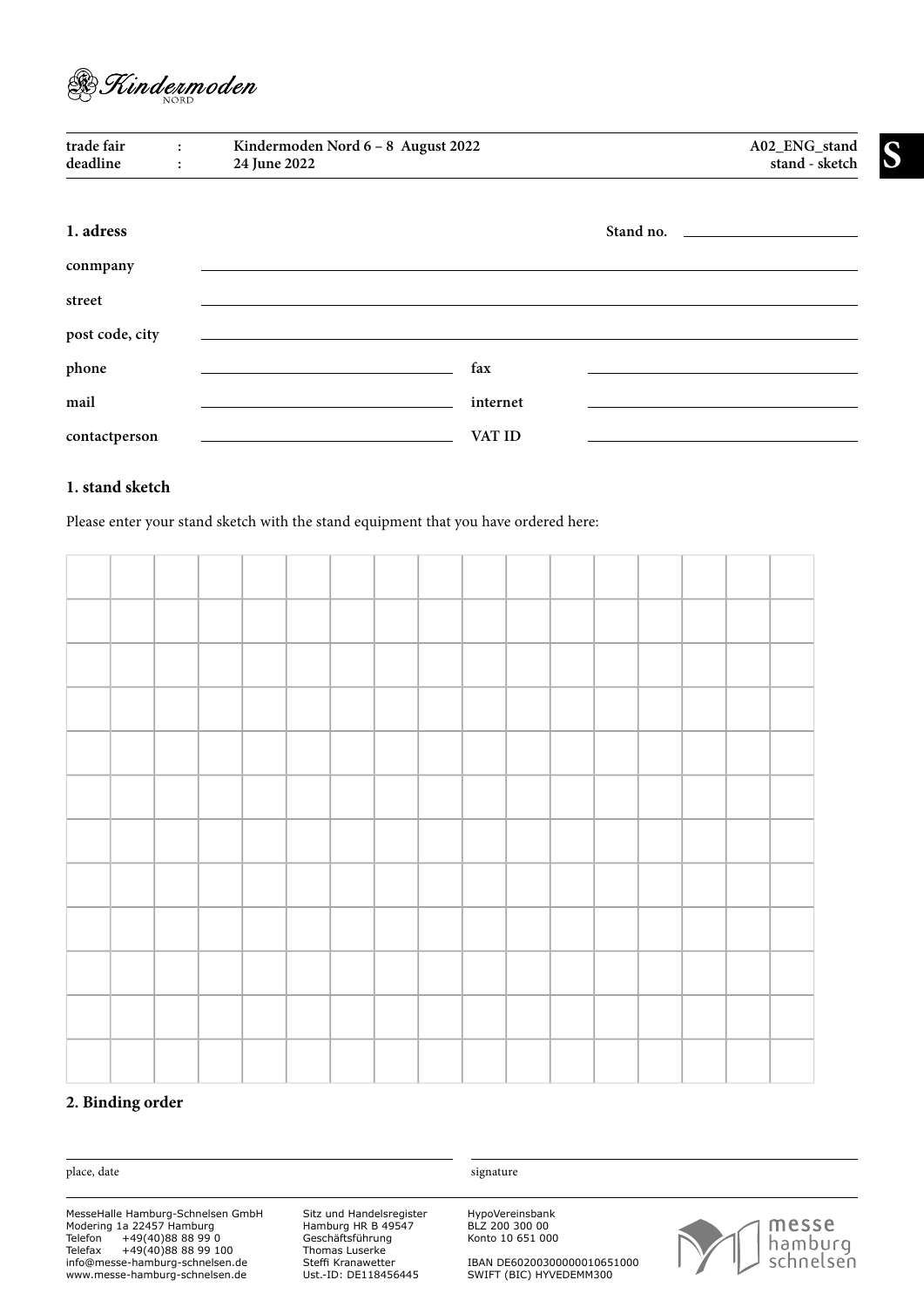

**terms and conditions B trade fair : Kindermoden Nord 6 – 8 August 2022 deadline : 24 June 2022**

**A02\_ENG\_stand**

## **General Conditions of Exhibition of the MesseHalle Hamburg-Schnelsen GmbH**

#### **1. Operation of the Stand**

The exhibitor is obligated to fill the stand during the entire duration of the event with the registered goods and to staff the stand with professional personnel.

#### **2. Dismantling**

No stand may be wholly or partially vacated before the end of the event. Any exhibitor contravening this stipulation must pay a contractual penalty amounting to half of the stand's rent. The exhibits must not be removed at the end of the event if the exhibition / trade fair management has claimed them in lien. This information must be passed onto any representatives of the stand holder that are present on the stand. If the exhibits are still removed, this shall be considered a breach of the lien. The exhibitor is liable for any damage to the flooring, walls and any materials rented or loaned to him. The rented stand space must be returned in the same state as it was handed over, no later than the deadline specified for the end of dismantling. Any applied material, foundations, trenches and damage must be removed flawlessly. Otherwise, the exhibition / trade fair management is entitled to have this work carried out at the cost of the exhibitor. Further claims to compensation remain unaffected. After the deadline specified for the dismantling work, any remaining stands or unremoved exhibits shall be removed by the exhibition / trade fair management at the cost of the exhibitor without possibility to recourse for loss and damage.

#### **3. Supplies**

The general lighting shall be provided by the MesseHalle Hamburg-Schnelsen GmbH. If the exhibitor requires any power outlets, this must be communicated during the stand setup. Set-up and consumption shall be charged to the exhibitor.

All installations to the stand supply outlet must be carried out by companies approved by the exhibition / trade fair management. These companies receive all the orders through the organisation of and with the approval of the exhibition / trade fair management and issue invoices for the installation and consumption directly in compliance with the guidelines specified by the exhibition / trade fair management. Supply lines and equipment, which does not conform to the pertinent conditions – specifically the VDE and local electricity board – or whose consumption is higher than registered, can be removed or decommissioned by the exhibition / trade fair management at the cost of the exhibitor. The stand holder shall be liable for all damage, which arises through use of unreported connections and those which have not been carried out by exhibition / trade fair fitters. The exhibition / trade fair management shall not be liable for any interruptions or fluctuations in the supply of power, water/wastewater, gas and compressed air.

#### **4. Stand Fittings Order Sheets and Forms**

The exhibitor is solely responsible for the accurate and full completion and timely submission of the stand fittings order sheets and forms. The MesseHalle Hamburg-Schnelsen GmbH is explicitly exempt from any liability in this respect; the management does not need to check the information provided by the client.

#### **5. Allocation of Stand Equipment**

The leased allocation of objects to the exhibitor shall only take place for the agreed purpose (use on the exhibition stand during the duration of the event) and for the agreed period (duration of the event including assembly and dismantling times). The exhibitor shall be liable for any damage / loss to the rented items, even if this was caused by a third party. The liability of the exhibitor shall begin with delivery to the stand and end with the handover or collection by MesseHalle Hamburg-Schnelsen GmbH, even if the exhibitor has already left the stand. Unreturned rental items shall be invoiced at the replacement cost. Likewise, the repair costs must be charged in the case of damage, if replacement is not required. The rent shall be calculated for the duration of the event.

Any components of the rented refrigerators (mesh shelves, ice bowls, glass panels, etc.) that may have been temporarily replaced must be refitted after the event. At the end of the vent, all refrigerated goods must be removed from the refrigerators. Upon collection, any drinks and products still contained in the fridge will be placed on the stand at the risk of the exhibitor.

The MesseHalle Hamburg-Schnelsen GmbH does not accept any liability for any items going astray. Furthermore, damage caused to the refrigerated goods caused by breakdown or similar shall not be covered. On event days, the lights and power supply to exhibition stands will be switched off one hour after the official closing time.

The exhibitor shall be fully liable for any damage caused by him or a third person, e.g. through electrical work on the stand.

The MesseHalle Hamburg-Schnelsen GmbH accepts absolutely no liability for an exhibitor's own electrical equipment.

#### **6. Use of Stand Equipment and Carpeting**

No holes must be drilled or nailed into hall floors, ceilings or walls nor into the MesseHalle's own system walls.

Likewise, no carpeting or painting of any ceilings, floors and walls is permitted. Gluing any type of flooring to the hall floors is only permitted with double-sided textile strips. When

MesseHalle Hamburg-Schnelsen GmbH Modering 1a 22457 Hamburg Telefon +49(40)88 88 99 0

Sitz und Handelsregister Hamburg HR B 49547 Geschäftsführung Thomas Luserke Steffi Kranawetter Ust.-ID: DE118456445

HypoVereinsbank BLZ 200 300 00 Konto 10 651 000

IBAN DE60200300000010651000 SWIFT (BIC) HYVEDEMM300

messe hamburg schnelsen

info@messe-hamburg-schnelsen.de www.messe-hamburg-schnelsen.de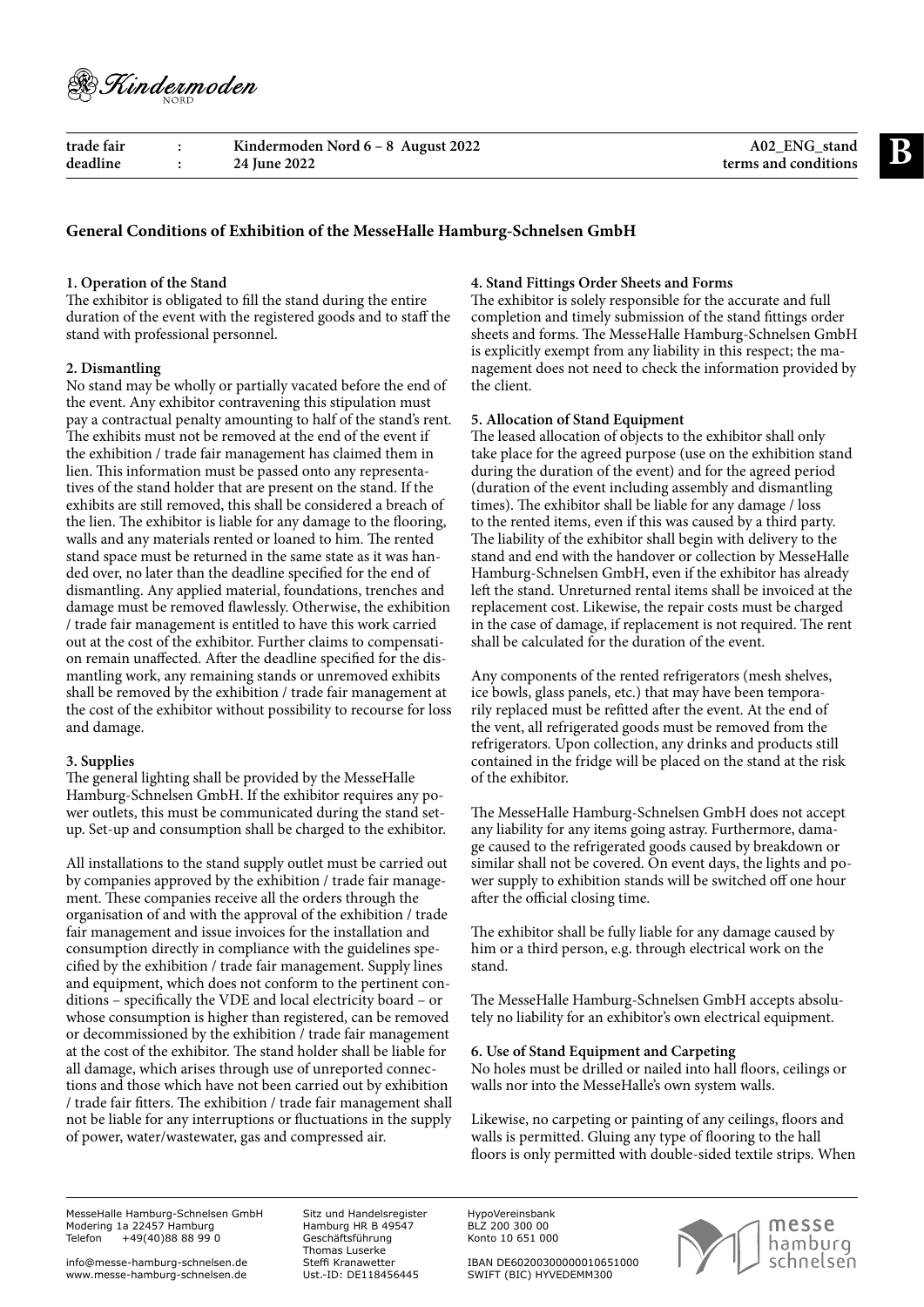

| trade fair | Kindermoden Nord $6 - 8$ August 2022 | A02 ENG stand        |  |
|------------|--------------------------------------|----------------------|--|
| deadline   | 24 June 2022                         | terms and conditions |  |

the exhibition closes, the flooring and adhesive strips must be removed without leaving any residue. The exhibitor is obligated to inform his show personnel and any companies commissioned by him (stand building, decorators, etc.) about this. The exhibitor is liable for any damage.

#### **7. Stand Layouts**

If the exhibitor orders rental objects, which have to be fitted into the exhibition's stands by MesseHalle Hamburg-Schnelsen GmbH, then it is up to the exhibitor to provide a scaled outline with the form, as this is the only way to guarantee installation as the exhibitor requires. Changes to submitted orders and new orders must be provided in writing. For changes which are submitted less than 5 working days before the event begins, an additional cost of 50% of the calculated rental prices shall be invoiced.

#### **8. Complaints**

Complaints must be made to The MesseHalle Hamburg-Schnelsen GmbH immediately after receipt of the stand, so that The MesseHalle Hamburg-Schnelsen GmbH can rectify any defects. Later complaints cannot be considered and will lead to no claim being possible against MesseHalle Hamburg-Schnelsen GmbH.

#### **9. Contractors and Technical Facilities**

The installation of supply facilities, the assembly, dismantling and alteration of MesseHalle's system booths and furnishings, stand surveillance and cleaning must only be carried out by companies commissioned by MesseHalle Hamburg-Schnelsen GmbH.

The technical facilities must only be operated by personnel of the MesseHalle Hamburg-Schnelsen GmbH.

#### **10. Surveillance**

General surveillance is provided at any exhibitions and trade fairs hosted by the MesseHalle Hamburg-Schnelsen GmbH. This begins on the evening of the last day of construction and ends when the exhibition finishes. Further surveillance can only be ordered from The MesseHalle Hamburg-Schnelsen GmbH by the exhibitor and this is at the exhibitor's own cost. There is no inherent insurance of the monitored goods provided by the presence of a security guard. During the nightly lock-up (one hour after the end of the exhibition until one hour before the start on the following day), no exhibitor nor any personnel commissioned by the exhibitor must remain on the stands and in the halls.

#### **11. Cleaning and Waste Disposal**

The MesseHalle Hamburg-Schnelsen GmbH arranges for a third party company to clean all passageways and stands daily. The stand cleaning comprises the floors, the fixtures with the exception of the exhibits and the emptying of rubbish bins.

Should the stand be completely locked or inaccessible, the exhibitor must organise the cleaning at his own cost.

MesseHalle Hamburg-Schnelsen GmbH Modering 1a 22457 Hamburg Telefon +49(40)88 88 99 0

Sitz und Handelsregister Hamburg HR B 49547 Geschäftsführung Thomas Luserke Steffi Kranawetter Ust.-ID: DE118456445

Hazardous waste and all other substances, which cannot be put in the normal recyclable waste, shall be disposed of by The MesseHalle Hamburg-Schnelsen GmbH at the exhibitor's cost.

#### **12. Official Permits**

Official permits, such as the GEMA, registration of live animals, sale of alcoholic drinks, etc. must be registered with the relevant authorities by the exhibitor in good time before the start of the event. The exhibitor is solely responsible for the payment of any fees arising for this. Any claims for damages to The MesseHalle Hamburg-Schnelsen GmbH due to unissued permits are excluded.

#### **13. Loading and Unloading**

To avoid bottlenecks on the loading ramps, drivers must quickly move their vehicles aside. Please inform your stand construction company that vehicles must be removed from the ramp immediately after loading and unloading. Furthermore, cars must not be parked on the ramps or in the exhibition ground's car park during the exhibition. The MesseHalle Hamburg-Schnelsen GmbH reserves the right to take further steps in the case of non-compliance or infringement.

#### **14. Deliveries**

The MesseHalle Hamburg-Schnelsen GmbH makes reference to the fact that each exhibitor shall be responsible for the delivery and removal of his goods. The MesseHalle Hamburg-Schnelsen GmbH accepts no liability for any goods delivered and accepted by employees of the MesseHalle Hamburg-Schnelsen GmbH when exhibitors and staff are not at their stands. The goods must be clearly addressed (exhibitor name, stand number, telephone number for queries) and will be brought to the stand and stored there at the risk of the exhibitor. If goods are being collected, these must remain at the stand until the transportation company collects them.

#### **15. Fire Prevention**

Only non-flammable materials must be used for stand decoration. Exhibitors must inform their stand construction company where applicable. Open fires are prohibited on stands.

#### **16. Parking Barriers**

There is a parking barrier at the entrance to the car park, Exhibitors shall receive a free parking ticket, which they must return upon departure.

#### **17. WLAN**

The MesseHalle Hamburg-Schnelsen GmbH will provide exhibitor with a free WLAN hotspot. However, The Messe-Halle Hamburg-Schnelsen GmbH does not guarantee that the WLAN can be used and that it will be continually available. Claims for compensation due to non-availability of the free WLAN are excluded. If a constant, reliable internet connection is required, this can be ordered from The MesseHalle Hamburg-Schnelsen GmbH at a charge.

The prerequisite for WLAN usage is that laptops, PCs and PDAs contain the relevant WLAN cards.

HypoVereinsbank BLZ 200 300 00 Konto 10 651 000



IBAN DE60200300000010651000 SWIFT (BIC) HYVEDEMM300

info@messe-hamburg-schnelsen.de www.messe-hamburg-schnelsen.de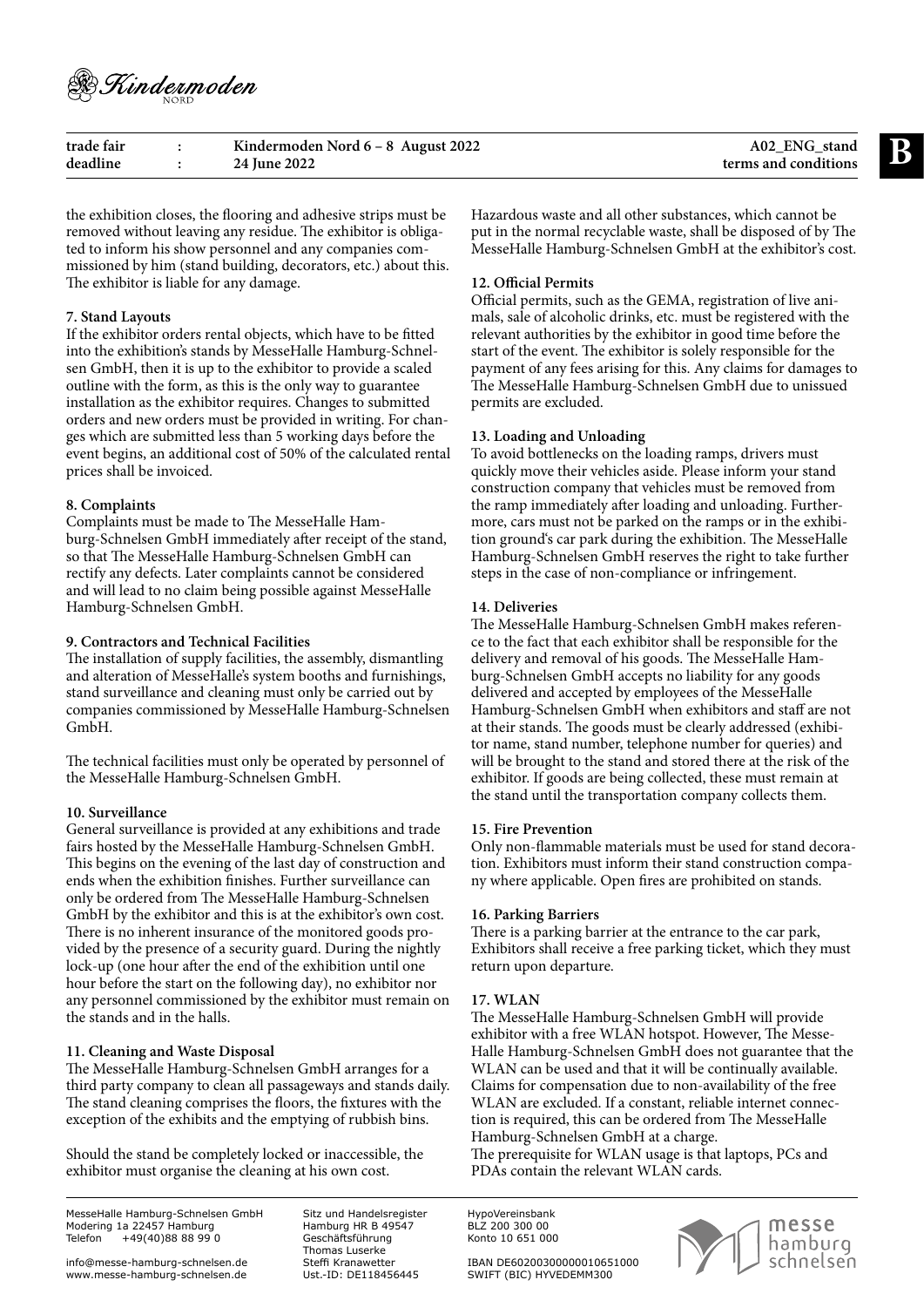

| trade fair | Kindermoden Nord $6 - 8$ August 2022 | A02_ENG_stand        |  |
|------------|--------------------------------------|----------------------|--|
| deadline   | 24 June 2022                         | terms and conditions |  |

Tickets for accessing WLAN can only be obtained from the Exhibition Ground Office on-site. The MesseHalle Hamburg-Schnelsen GmbH hereby makes explicit reference to the fact that exhibitor's own WLAN networks can only be installed with prior registration at the event as otherwise considerable problems can be caused for the in-house WLAN network. There are no costs for the registration and operation of exhibitors' own WLAN networks. However, the exhibitor who is at fault shall be liable for any interruptions caused by unregistered WLAN networks.

#### **18. Exhibits**

If furnishings, systems or exhibits of the exhibitor are subject to specific hazards or risks (e.g. damage caused by temperature affects, moisture, vibrations, drops in pressure, power fluctuations, etc.), then the exhibitor himself must take the required protective measures. Welding, cutting, soldering, sawing and other similar procedures are prohibited in the halls by the fire authorities.

#### **19. Operational Malfunctions**

Should any facilities break down or operational malfunctions occur (e.g. power blackouts, etc.) or any other occurrences which will impact on the event, The MesseHalle Hamburg-Schnelsen GmbH shall only be liable if these occurrences were due because of intention or gross negligence of it or its vicarious agents.

#### **20. Liability and Insurance**

The MesseHalle Hamburg-Schnelsen GmbH shall be liable in accordance with legal conditions if the exhibitor makes any claims for compensation which are due to intention or gross negligence of its representatives or vicarious agents. If The MesseHalle Hamburg-Schnelsen GmbH is not being accused of intentional violation of contract and in the case of culpable violation of a fundamental contractual obligation by the MesseHalle Hamburg-Schnelsen GmbH, then the liability for compensation shall be limited to the predictable, typically occurring damage. Liability due to culpable injury of life, body or health shall remain unaffected by this.

The strict liability of The MesseHalle Hamburg-Schnelsen GmbH for existing defects in accordance with Section 536 A (1) BGB is explicitly excluded from this. The MesseHalle Hamburg-Schnelsen GmbH shall not be liable for exhibits or stand equipment nor for any consequential damages to the exhibitor.

Damage must be reported immediately to MesseHalle Hamburg-Schnelsen GmbH, but no later than the dismantling day of the event.

In the event of damage, The MesseHalle Hamburg-Schnelsen GmbH shall reimburse the fair value upon submission of written evidence of the acquisition costs. Reimbursement for damage is excluded if the damage report is delayed.

The exhibitor is liable for any damage caused by him, irrespective of whether this was caused by the exhibitor specifically, his personnel or vicarious agents. For this reason, exhibitors are strongly encouraged to insure their exhibits and their third-party liability at their own cost.

The above liability regulations shall apply to all services, provided by The MesseHalle Hamburg-Schnelsen GmbH in connection with the exhibitor's participation at the event.

#### **21. Termination of Contract**

The MesseHalle Hamburg-Schnelsen GmbH is authorised to withdraw from the contract and any contracts concluded for services or to terminate these without notice if the exhibitor does not comply with the obligations in the contract and General Terms of Exhibition of the MesseHalle Hamburg-Schnelsen GmbH after a fixed period of time. In case of termination of contract for the above reasons, The MesseHalle Hamburg-Schnelsen GmbH shall be entitled to demand compensation. This corresponds to the conditions in Point 5 of the General Conditions of Exhibition of MesseHalle Hamburg-Schnelsen GmbH.

#### **22. Domestic Authority**

The MesseHalle Hamburg-Schnelsen GmbH has the domestic authority in all rented rooms and on the event premises and shall exercise this through representatives, who will be able to identify themselves.

Exhibitors, their personnel and vicarious agents must only enter the premises and halls one hour before the start of the event and must have left the premises by no later than one hour after the end of the event, if nothing else is defined in the "Important Exhibition Information". Spending the night on the premises is prohibited.

#### **23. Forfeiture Clause**

Claims by the exhibitor against The MesseHalle Hamburg-Schnelsen GmbH shall be forfeited if they are not made in writing by one week after the event has ended.

#### **24. Changes**

All changes relating to the contract and the General Conditions of Exhibition of The MesseHalle Hamburg-Schnelsen GmbH must be made in writing to be legally valid.

#### **25. Prices**

All prices published by The MesseHalle Hamburg-Schnelsen GmbH (registration forms, stand equipment order sheets, forms, etc.) are net prices and are exclusive of VAT.

#### **26. Severability Clause**

Should a clause of the contract or the General Conditions of Exhibition be invalid, this does not affect the continuation of the remaining contract or the remaining General Conditions of Exhibition. The invalid clause will – as far as available – be replaced by an appropriate, legal provision.

MesseHalle Hamburg-Schnelsen GmbH Modering 1a 22457 Hamburg Telefon +49(40)88 88 99 0

Sitz und Handelsregister Hamburg HR B 49547 Geschäftsführung Thomas Luserke Steffi Kranawetter Ust.-ID: DE118456445

HypoVereinsbank BLZ 200 300 00 Konto 10 651 000



IBAN DE60200300000010651000 SWIFT (BIC) HYVEDEMM300